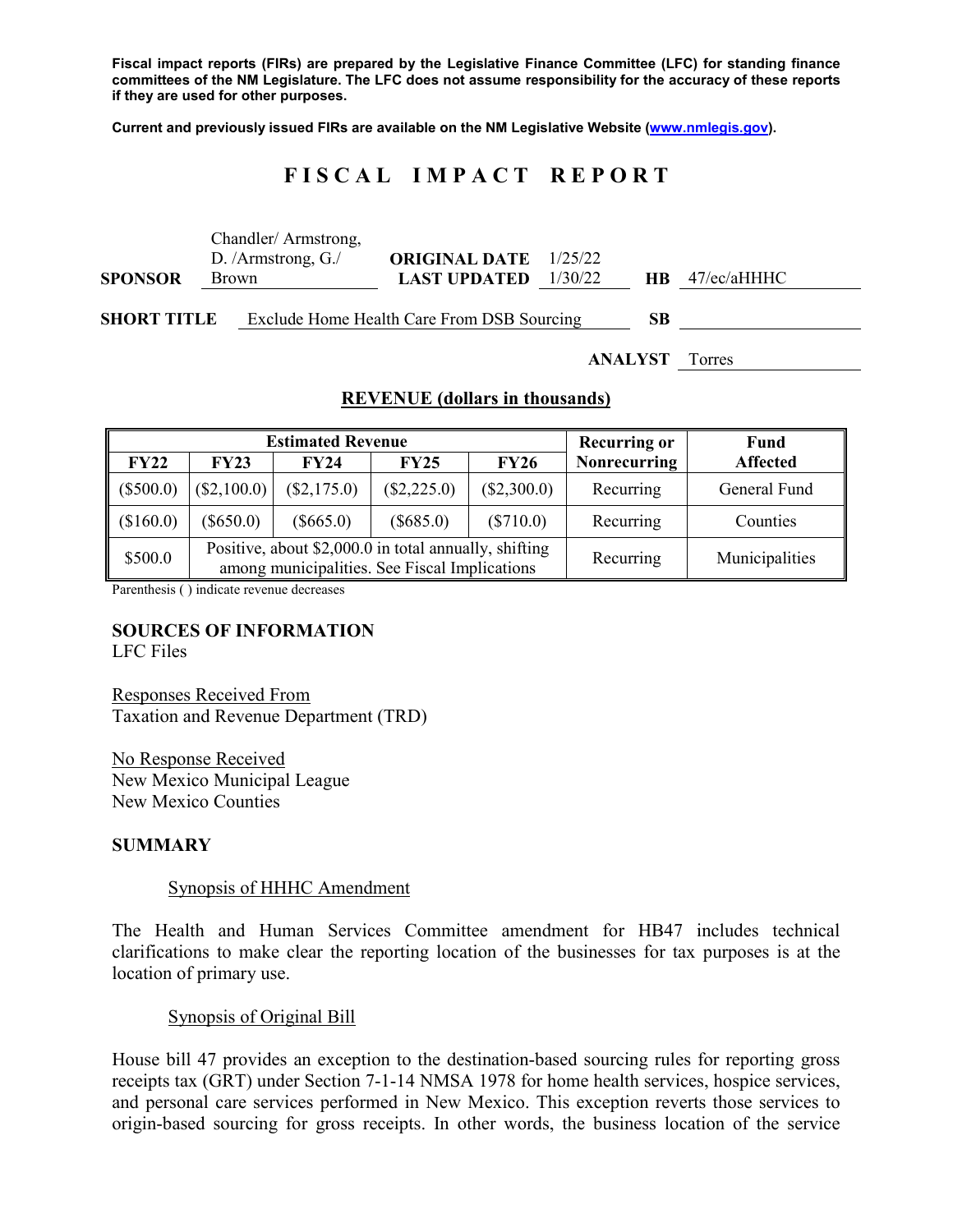## **House Bill 47/ec/aHHHC – Page 2**

provider will be used to determine gross receipts tax liability rather than the location of where the service is performed. The bill defines home health services, hospice services, and personal care services.

This bill contains an emergency clause and would become effective immediately upon signature by the governor, though the implementation is set to either April 1, 2022 or June 1, 2022, whichever has not yet passed when the bill becomes effective.

# **FISCAL IMPLICATIONS**

Gross receipts tax data for the first five months of destination-based sourcing show an increase in remainder-of-county healthcare related matched taxable gross receipts of \$78.3 million. Discounting some of the increase for potential growth, 90 percent of the increase is assumed to be a result of destination-based sourcing. HB47 would move that amount of activity back to municipalities where the state would pay 1.225 percent, and counties would lose county-specific increment revenue. County specific increment revenue includes county fire protection excise tax and county environmental services gross receipts tax, together totaling up to three-eighths of one percent. Those revenue losses are reflected in the table above. Similarly, municipalities would gain the 1.225 percent from the state, and is reflected above.

More significant than the total revenue gains and losses for the state, counties, and municipalities is the indeterminate shifting of revenues between municipalities that is likely to occur. For two closely located cities, GRT is likely to shift significantly towards the location of the providers, if they are not located in the population center of the area.

Beginning in FY22, the administration of gross receipts taxes changed from origin-based sourcing to destination-based sourcing. In general, this change requires tax to be determined by the location of the destination of the good or service rather than the previous method of determination at the location of the seller. This change allows local gross receipts taxes to be applied to out-of-state providers, leveling the playing field for New Mexico businesses. It also allows municipal and county governments to receive revenue from out-of-state sellers.

In the first five months of available tax data, total gross receipts tax revenues to the state's municipalities is up 28 percent over the same period in FY21 and up about 17 over FY20. The increase is in large part because of the impacts of destination based sourcing.

This bill has a cost that is difficult to determine. The committee recommends bills adhere to the LFC tax expenditure policy principles for vetting, targeting, and reporting or be held for future consideration.

**Administrative & Compliance Impact:** The transition from origin to destination based sourcing rules that went into effect July 1, 2021 has proven problematic for taxpayers. The Tax Information and Policy Office of TRD has experienced a high-volume of requests for clarification and assistance to understand the new law. The allowance of a further exception to the rules would add another layer of complexity to an already complicated set of reporting requirements and require further customer service resources and time.

This change would require TRD to update current forms, publications, and media to work on getting the information out to the public on this additional change to destination-based sourcing.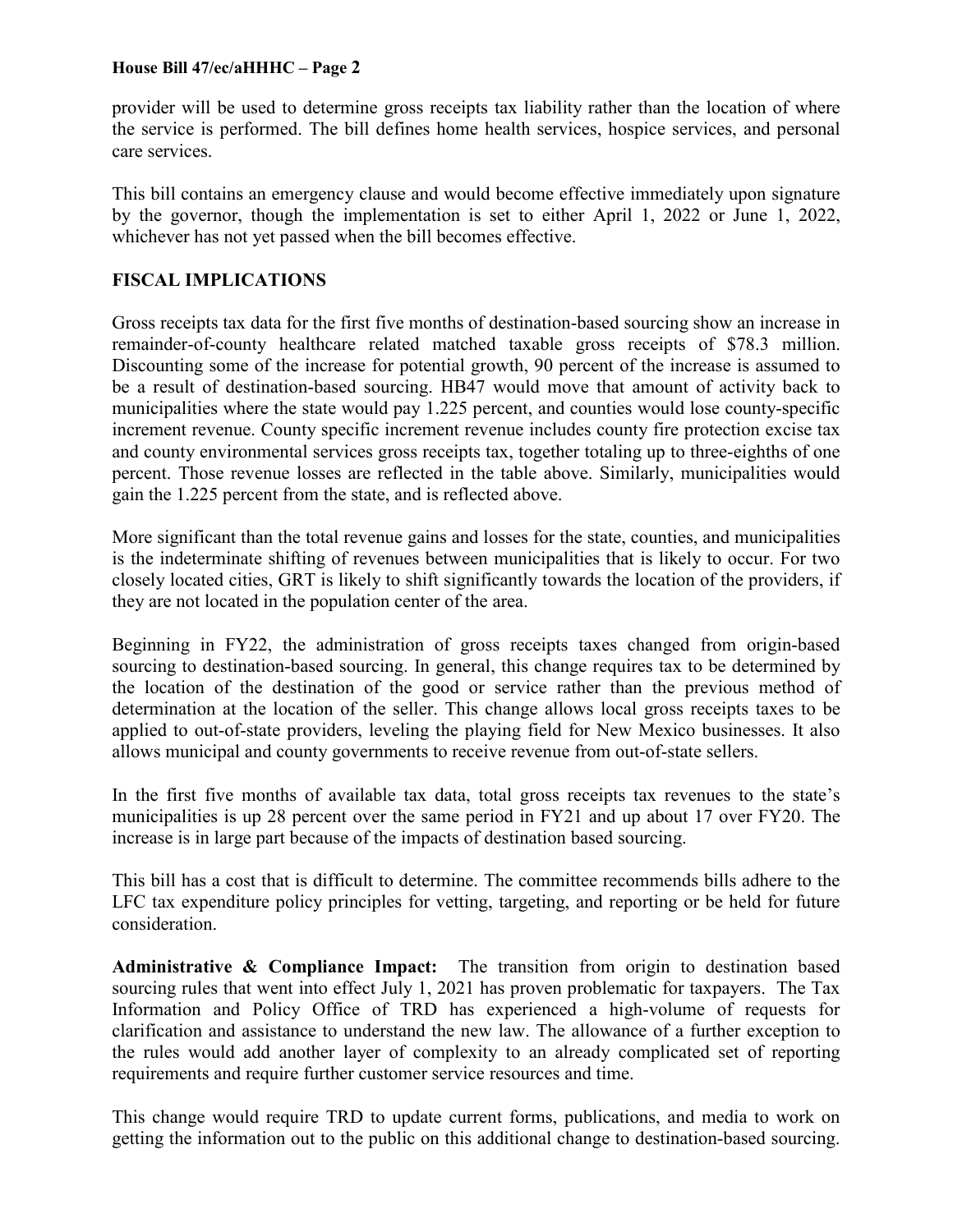## **House Bill 47/ec/aHHHC – Page 3**

As part of forms, GRT Filers Kits are printed and mailed bi-annually to align with potential rate changes on July 1 and January 1. The Tax Information and Policy Office estimates making the required changes would take 80 hours of employee time.

The contingent effective dates of either April 1, 2022 or June 1, 2022 adds to the complexity and resource needs to ensure complete readiness for TRD and taxpayers. TRD recommends an effective date of July 1, 2022 or January 1, 2023 to align with GRT rate changes and ensure proper implementation of the legislation.

## **SIGNIFICANT ISSUES**

It is unclear how the bill would address medical services that are provided over the internet through telehealth.

Specified health service providers are likely burdened by the reporting required of destinationbased sourcing as clients may reside in different tax districts. Yet, HB47 fails to meet the LFC tax policy principle of equity, as it provides specific tax treatment to a given industry. Making industry specific exemptions in the tax code is likely to encourage additional exceptions as each industry seeks its preferred tax treatment.

The Taxation and Revenue Department notes the following:

The exception to destination-based sourcing rules for the home health care industry would make tax reporting easier for the industry. Due to the nature of the industry, a single employee may service clients located in multiple tax jurisdictions in a given day or period. Permitting the industry to report tax liability on an origin basis would reduce their reporting burden and increase compliance.

However, this bill creates another exception to the current destination-based sourcing rules not for a category or class of professions, but for three specific professions. This would be the only example in the current statute that a specific profession is called out as not having to follow the destination sourcing rules. Currently under Section 7-1-14 NMSA 1978, there are five categories of services that have separate rules for determining the reporting location for GRT. For all these categories, a whole class of services is specified. Professional services, for example, covers not only lawyers, but anyone who is required to have a master's degree or higher to perform the services question, or is required to have a license from the state to perform the services.

The exclusion of home health care services from destination-based sourcing may be viewed as preferential treatment of a specific industry. The exclusion may also set precedent in the tax code for other professions with a similar reporting structure of a home office and staff in various field locations providing services to expect special treatment. This may cause concerns over favoritism and lead to other industries requesting a similar allowance, potentially resulting in more complex tax code as industries shift between sourcing rules. Furthermore, the administrative complexity of reporting receipts of one individual to multiple locations may be ameliorated or even eliminated through billing software that is available on the market. Finally, TRD's regulations regarding destination sourcing allow the use of "reasonable estimates" in sourcing receipts, as has been expressed in multiple presentations by the Department to affected taxpayers. Using reasonable estimates to source receipts would also considerably